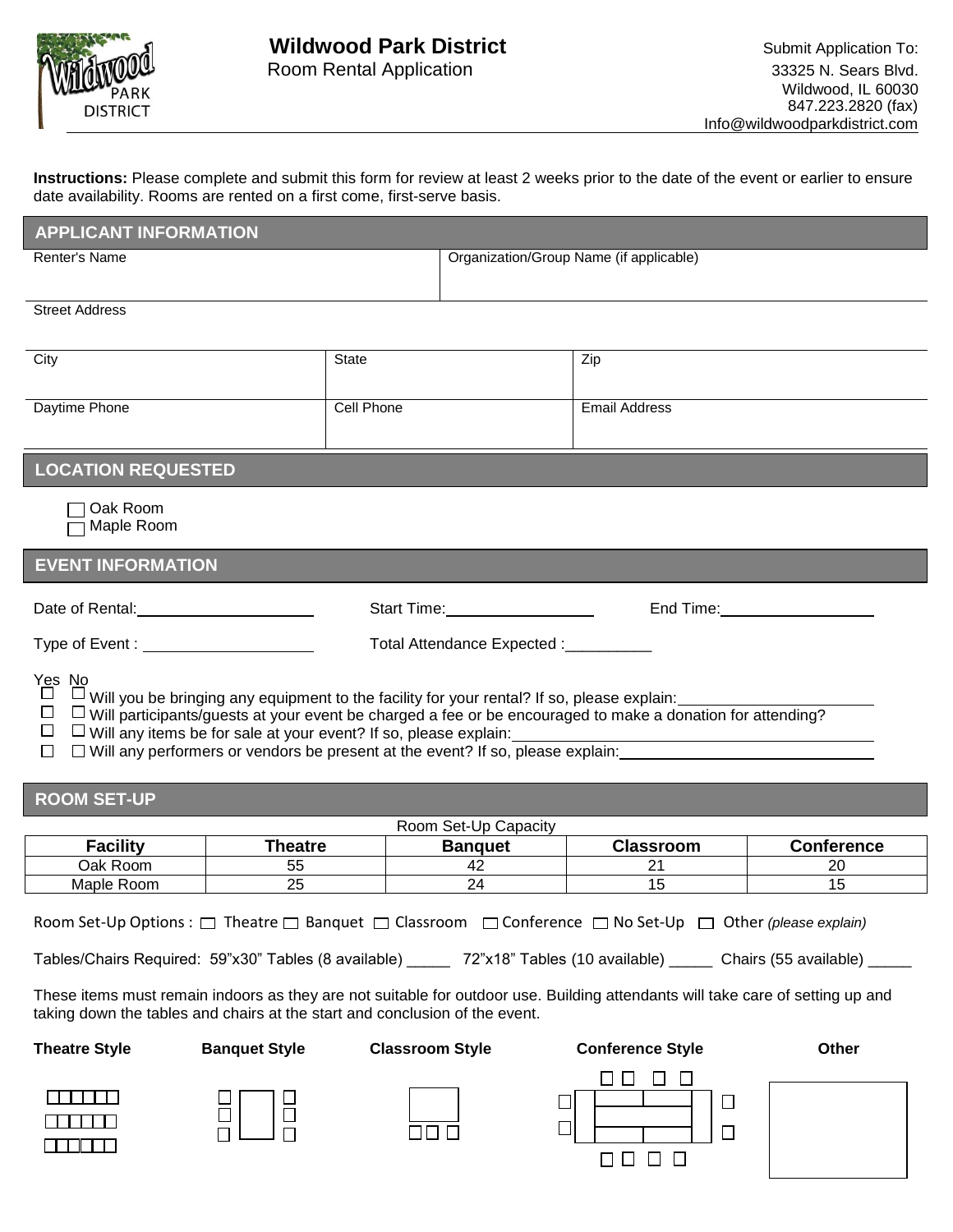## **Waiver, Release and Hold Harmless Agreement**

By signing below, I understand and agree to follow all guidelines set forth in this document. I will be present throughout the duration of the reservation. I recognize that I am responsible for my actions as well as those of anyone else in attendance at my event, invited or uninvited. To the extent permitted by law, my organization, representatives, guests, and I will indemnify, save, defend, and hold harmless Wildwood Park District and its officers, officials, agents, commissioners, volunteers, and employees from and against any and all liabilities, obligations, claims, damages, penalties, cause of actions, costs and expenses from any and all claims resulting in injuries, damages, and losses sustained arising directly or indirectly in connection with, or under, or as a result of this application process and permitted event. Should I or my guests fail to follow Wildwood Park District rules and guidelines, perform adequate clean-up, or if damage occurs to Wildwood Park District property, I understand that I will be billed at full cost plus overhead for clean-up and repair. In addition, such failure may result in the denial of approval for facility rentals or the requirement of a larger deposit for future events. I have read and fully understand this Waiver, Release and Hold Harmless Agreement and release all claims.

| <b>Applicant Signature</b>                                                                                                                                                                                                     | Date                                                                                                                                                                                                                                                 |  |  |
|--------------------------------------------------------------------------------------------------------------------------------------------------------------------------------------------------------------------------------|------------------------------------------------------------------------------------------------------------------------------------------------------------------------------------------------------------------------------------------------------|--|--|
| <b>DEPOSIT PAYMENT</b>                                                                                                                                                                                                         |                                                                                                                                                                                                                                                      |  |  |
| Refundable Damage Deposit Fee: Room Rental: \$50                                                                                                                                                                               |                                                                                                                                                                                                                                                      |  |  |
|                                                                                                                                                                                                                                | Payment method: Credit Card (Visa, MasterCard, Discover, AMX) Check (#: ________) Total Payment: \$____________                                                                                                                                      |  |  |
|                                                                                                                                                                                                                                |                                                                                                                                                                                                                                                      |  |  |
|                                                                                                                                                                                                                                |                                                                                                                                                                                                                                                      |  |  |
| <b>PAYMENT INFORMATION</b>                                                                                                                                                                                                     |                                                                                                                                                                                                                                                      |  |  |
| Non-Refundable Rental Fees: Maple Room \$25/hour                                                                                                                                                                               | Oak Room: \$35/hour                                                                                                                                                                                                                                  |  |  |
|                                                                                                                                                                                                                                | Payment method: Credit Card (Visa, MasterCard, Discover, AMX) Check (#: ______) Cash Total Payment: \$_________                                                                                                                                      |  |  |
|                                                                                                                                                                                                                                |                                                                                                                                                                                                                                                      |  |  |
|                                                                                                                                                                                                                                |                                                                                                                                                                                                                                                      |  |  |
|                                                                                                                                                                                                                                |                                                                                                                                                                                                                                                      |  |  |
| <b>For Office Use Only</b>                                                                                                                                                                                                     |                                                                                                                                                                                                                                                      |  |  |
| Application received by: Date: Date:                                                                                                                                                                                           | Resident address verified by:<br><u>[</u> [11][12] Dysimilar and address verified by:<br><u>[</u> [12] Dysimilar and address verified by:<br>[22] Dysimilar and address verified by:<br>[22] Dysimilar and address verified by:<br>[22] Dysimilar an |  |  |
|                                                                                                                                                                                                                                |                                                                                                                                                                                                                                                      |  |  |
| Deposit Refund Date: example and the set of the set of the set of the set of the set of the set of the set of the set of the set of the set of the set of the set of the set of the set of the set of the set of the set of th | Reason Refund Denied: Management Control of Reason Refund Denied:                                                                                                                                                                                    |  |  |
|                                                                                                                                                                                                                                |                                                                                                                                                                                                                                                      |  |  |